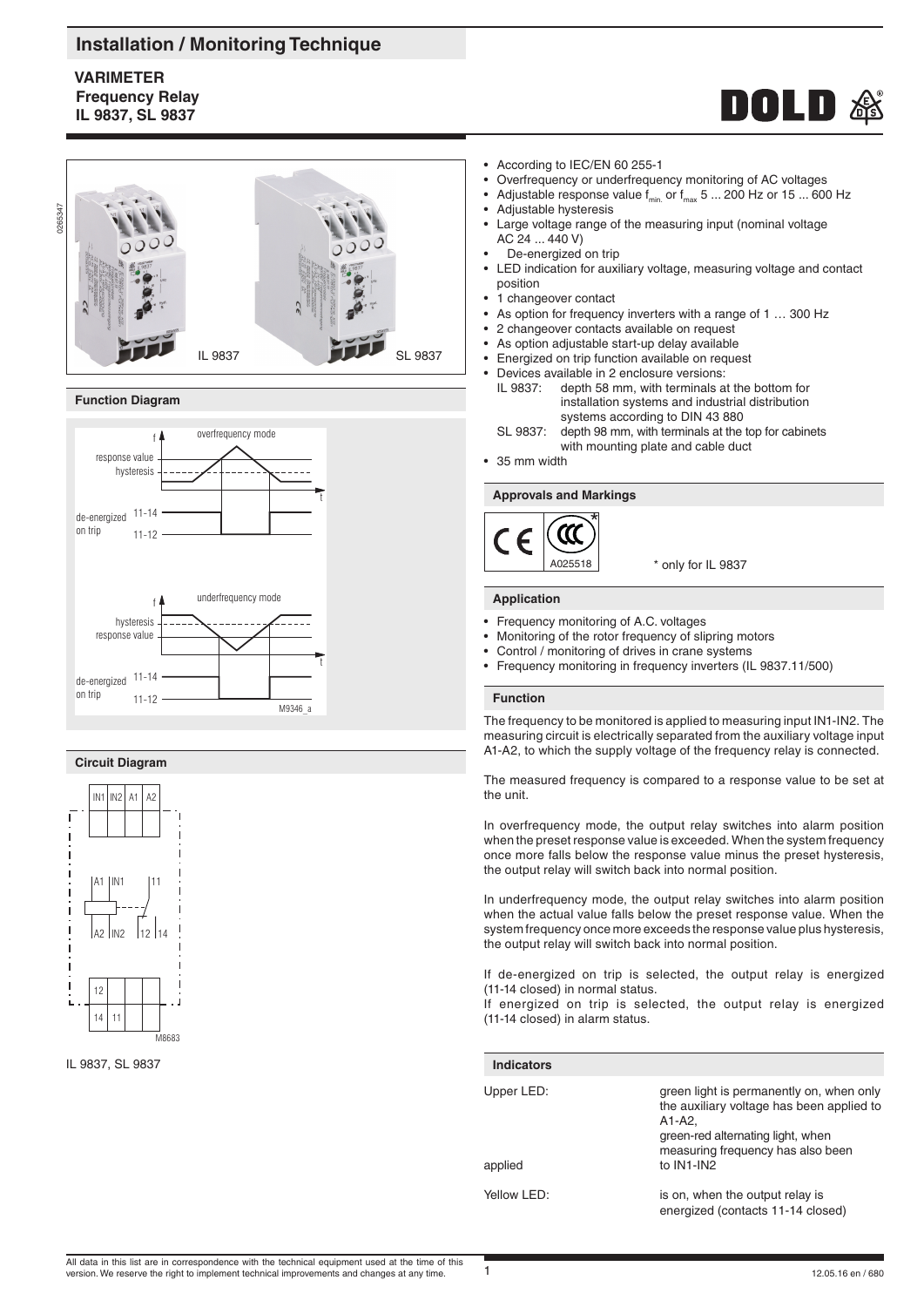

## **Notes**

Monitoring mode underfrequency or overfrequency

The mode can be selected by means of the slide switch at the front of the unit. The operating mode de-energized or energized on trip as well as the response value do not change.

### Setting of the hysteresis

With input frequencies < 15 Hz (4 Hz with variant IL 9837.11/500), the hysteresis should not be set to minimum values to avoid cycling of the output relay.

In the "underfrequency" monitoring mode ("< f"), with input frequencies close to the end of the respective range, hysteresis can only be set to a maximum of 4 … 10% for proper resetting; this is due to reasons of the switching operation. If applicable, select the next higher frequency range.

#### Variant IL 9837.11/500 for frequency inverter

This variant can be used with frequency inverter to monitor the frequency of 1 … 300 Hz generated by the frequency inverter. It has a specifically dimensioned measuring input with low pass character to suppress the cycle frequency of the inverter. Simultaneously, the input sensitivity is adjusted to the voltage/frequency characteristic of the inverter.

| <b>Technical Data</b>                                                                                                                                                 |                                                                                                                                                                                                                                  | C                                |
|-----------------------------------------------------------------------------------------------------------------------------------------------------------------------|----------------------------------------------------------------------------------------------------------------------------------------------------------------------------------------------------------------------------------|----------------------------------|
| <b>Measuring Circuit</b>                                                                                                                                              |                                                                                                                                                                                                                                  | T<br>V                           |
| <b>Measuring input:</b><br>Nominal voltage U <sub>N</sub> :<br>Voltage range:<br>Input resistance: approx.<br>Frequency range:                                        | $IN1$ - $IN2$<br>AC 24  440 V<br>$0.81.1 U_{N}$<br>1 M $\Omega$<br>5  20 Hz, 15  60 Hz, 50  200 Hz or<br>15  60 Hz, 45  180 Hz, 150  600 Hz<br>selected with rotary switch                                                       | V<br>N<br>N<br>$\mathsf{I}$<br>S |
| <b>Response value</b><br>infinitely adjustable:<br><b>Hysteresis</b><br>infinitely adjustable:                                                                        | 1:4 in each frequency range<br>1  20 % of the set response value                                                                                                                                                                 | E<br>V                           |
| <b>Measuring input:</b><br>Max. input voltage:<br>Min. measuring voltage:<br>Input resistance:<br><b>Frequency range:</b><br>Response value<br>infinitely adjustable: | IL 9837.11/500<br>AC 500 V<br>approx. AC 10 V with 1 Hz  AC 220 V<br>with 300 Hz, see diagramm M8681<br>approx. 700 $k\Omega$<br>1  10 Hz, 5  50 Hz, 30  300 Hz<br>selected with rotary switch<br>1 : 10 in each frequency range | Ш<br>S                           |
| <b>Hysteresis</b><br>infinitely adjustable:                                                                                                                           | 1 $\dots$ 20 % of the set<br>response value                                                                                                                                                                                      |                                  |

# **Setting Technical Data**

#### **Auxiliary Circuit**

| Nominal voltage U.:        | AC 24, 42, 115, 127, 230, 240, 400 V<br>DC 12, 24, 48 V |
|----------------------------|---------------------------------------------------------|
| Voltage range              |                                                         |
| AC:                        | $0.81.1 U_{\mu}$                                        |
| DC:                        | 0.91.25 U                                               |
| <b>Nominal consumption</b> |                                                         |
| AC:                        | approx. 1.5 VA                                          |
| DC:                        | approx. 1 Watt                                          |
| <b>Frequency range</b>     |                                                         |
| AC:                        | 45  400 Hz                                              |
|                            |                                                         |

### **Output**

| <b>Contacts:</b>              | 1 changeover contact                         |                                                        |
|-------------------------------|----------------------------------------------|--------------------------------------------------------|
| Thermal current $I_{\mu}$ :   | 4 A                                          |                                                        |
| <b>Switching capacity</b>     |                                              |                                                        |
| to AC 15                      |                                              |                                                        |
| NO contact:                   | 3 A / AC 230 V                               | IEC/EN 60 947-5-1                                      |
| NC contact:                   | 1 A / AC 230 V                               | IEC/EN 60 947-5-1                                      |
| to DC 13:                     |                                              |                                                        |
| NO contact:                   | 1 A / DC 24 V                                | IEC/EN 60 947-5-1                                      |
| NC contact:                   | 1 A / DC 24 V                                | IEC/EN 60 947-5-1                                      |
| <b>Contact life:</b>          |                                              |                                                        |
| to AC 15 at 1 A, AC 230V:     |                                              | 1.5 x 10 <sup>5</sup> switch. cycles IEC/EN 60 947-5-1 |
| <b>Short circuit strenght</b> |                                              |                                                        |
| max. fuse rating:             | 4 A gLIEC/EN 60 947-5-1                      |                                                        |
| <b>Mechanical life:</b>       | $\geq$ 30 x 10 <sup>6</sup> switching cycles |                                                        |

### **General Data**

| <b>Nominal operation:</b><br>Temperature range:<br><b>Clearance and creepage distances</b><br>Rated rated impulse voltage voltage /<br>Pollution degree:<br><b>EMC</b> | Continous<br>$-20  + 60^{\circ}C$<br>4 kV/2                                                                 |                                                     |
|------------------------------------------------------------------------------------------------------------------------------------------------------------------------|-------------------------------------------------------------------------------------------------------------|-----------------------------------------------------|
| Electrostatic discharge (ESD):<br>Fast transients:<br>Surge                                                                                                            | 8 kV (air)<br>2 kV                                                                                          | IEC/EN 61 000-4-2<br>IEC/EN 61 000-4-4              |
| between<br>supply lines:<br>HF voltage driven:<br>Interference suppression:                                                                                            | $1$ kV<br>10V<br>Limit value class B                                                                        | IEC/EN 61 000-4-5<br>IEC/EN 61 000-4-5<br>EN 55 011 |
| Degree of protection                                                                                                                                                   |                                                                                                             |                                                     |
| Housing:                                                                                                                                                               | IP 40                                                                                                       | IEC/EN 60 529                                       |
| Terminals:                                                                                                                                                             | IP 20                                                                                                       | IEC/EN 60 529                                       |
| Housing:                                                                                                                                                               | Thermoplast with V0 behavior<br>according to UL Subject 94                                                  |                                                     |
| <b>Vibration resistance:</b>                                                                                                                                           | Amplitude 0.35 mm                                                                                           |                                                     |
| Climate resistance:                                                                                                                                                    | Frequency 10  55 Hz IEC/EN 60 068-2-6<br>20 / 060 / 04                                                      | IEC/EN 60 068-1                                     |
| <b>Terminal designation:</b>                                                                                                                                           | DIN EN 50 005                                                                                               |                                                     |
| Wire connection:                                                                                                                                                       | 2 x 2.5 mm <sup>2</sup> massive, or<br>2 x 1.5 mm <sup>2</sup> stranded wire ferruled<br>DIN 46 228-1/-2/-3 |                                                     |
| Wire fixing:                                                                                                                                                           | Screw terminals with self-lifting                                                                           |                                                     |
|                                                                                                                                                                        | clamping piece                                                                                              | IEC/EN 60 999-1                                     |
| <b>Mounting:</b><br>Net weight                                                                                                                                         | DIN rail                                                                                                    | IEC/EN 60 715                                       |
| IL 9837:                                                                                                                                                               | approx. 137 g                                                                                               |                                                     |
| SL 9837:                                                                                                                                                               | approx. 164 g                                                                                               |                                                     |
| <b>Dimensions</b>                                                                                                                                                      |                                                                                                             |                                                     |
| Width x height x depth                                                                                                                                                 |                                                                                                             |                                                     |
| IL 9837:                                                                                                                                                               | 35 x 90 x 59 mm                                                                                             |                                                     |
| SL 9837:                                                                                                                                                               | 35 x 90 x 98 mm                                                                                             |                                                     |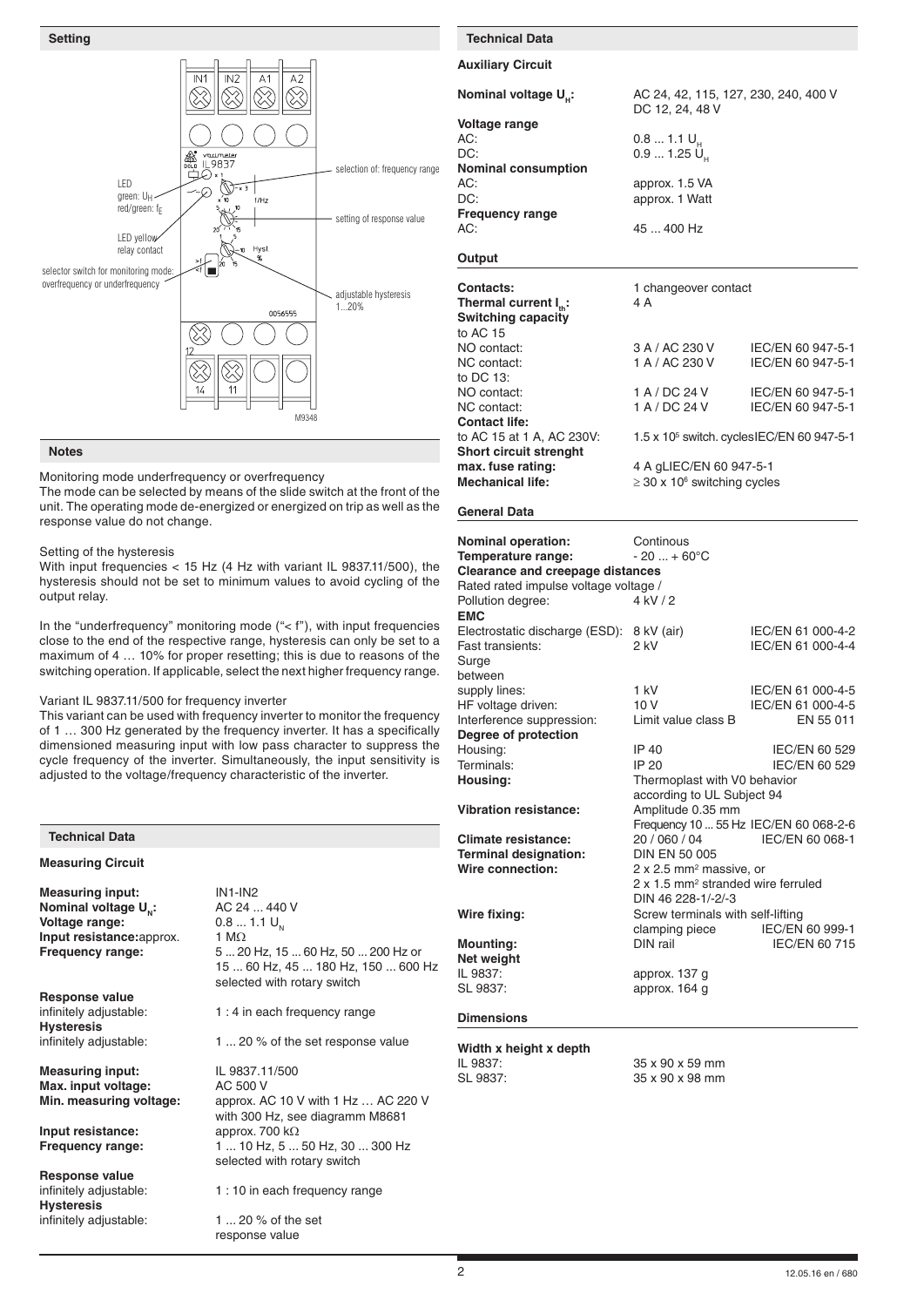## **CCC-Data for IL 9837**

# **Thermal current I<sub>n</sub>: 4 A**

**Switching capacity**

to AC 15: 5 A / AC 230 V IEC/EN 60 947-5-1<br>to DC 13: 2 A / DC 24 V IEC/EN 60 947-5-1 IEC/EN 60 947-5-1

**Technical data that is not stated in the CCC-Data, can be found** 

nfo **in the technical data section.**

#### **Standard Type**

|                 |         | IL 9837.11 5  200 Hz U AC 230 V Hyst. 1  20 % |
|-----------------|---------|-----------------------------------------------|
| Article number: | 0056555 |                                               |
|                 |         |                                               |

- De-energized on trip<br>• Selection of overvolta
- Selection of overvoltage or undervoltage
- Selectable frequency range:  $5 \dots 20$  Hz,  $15 \dots 60$  Hz,  $50 \dots 200$  Hz<br>• Besponse value Infinitely adjustable 1:4
- Response value: Infinitely adjustable 1:4<br>• Auxiliary voltage  $U_{\mu}$ : AC 230 V
- Auxiliary voltage  $U_H$ :<br>• Hysteresis:
- Hysteresis: 1 ... 20 % adjustable<br>• Output contact: 1 changeover contaction
- Output contact: 1 changeover contact<br>• Width: 35 mm
- 35 mm

### **Varianten**

| IL 9837.11/500: | Input designed for frequency inverters<br>Selection of overfrequency or<br>underfrequency<br>Selectable frequency range<br>1  10 Hz, 5  50 Hz, 30  300 Hz<br>Response value infinitely adjustable 1:10<br>Auxiliary voltage U <sub>H</sub> AC 230 V<br>De-energized on trip<br>Output contact 1 changeover contact |
|-----------------|--------------------------------------------------------------------------------------------------------------------------------------------------------------------------------------------------------------------------------------------------------------------------------------------------------------------|
| IL 9837.11/ 4:  | with adjustable start-up delay<br>0.120 s                                                                                                                                                                                                                                                                          |

# **Ordering example for variants**



**Characteristic** $\underline{\mathsf{U}}$ IN Veff 500 490 420 300 280 200 .<br>140 100 716 50  $\blacksquare$ 35  $\Box$ 30 fom here, linear ch 20 20 <sup>11</sup> إيران 10 2 3 4 5 10 20 30 40 50 100 200 300 400 700  $\frac{f_{\text{IN}}}{f_{\text{IN}}}$ 10 20 30 40 50 100 M9349\_a H<sub>z</sub>

Typical input sensitivity of the measuring input with variant IL 9837.11/500

## **Connection Example**